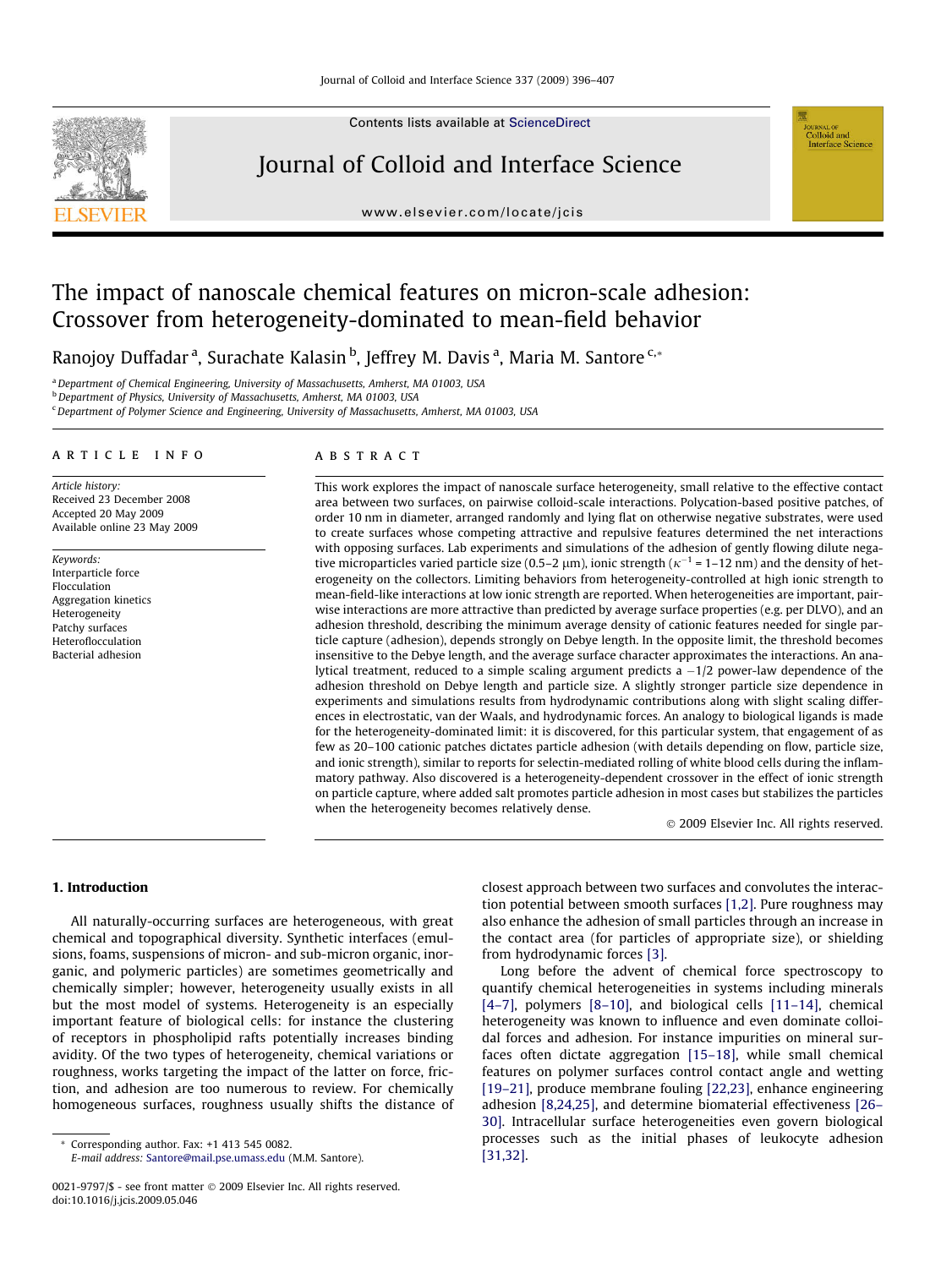Electrostatic heterogeneity is understood to enhance bacterial adhesion [\[33\]](#page-11-0) if not control it altogether (for some strains) [\[34,35\]](#page-11-0); it has been implicated in otherwise unexplained flocculation in colloidal systems [\[36–38\]](#page-11-0), it is associated with defects in colloidal assemblies and crystals [\[39\]](#page-11-0), and it has been used to flocculate particles in papermaking and waste-water treatment: patch-wise flocculation is accomplished with low molecular weight polymers of high cationic charge density, added in small amounts to negatively charged dispersions [\[40–45\].](#page-11-0) When the chains adsorb to individual negative particles in small amounts, they locally overcompensate the underlying negative charge, creating cationic nanoscale ''patches" which are attracted to bare regions on other particles, producing aggregation. (The mechanism differs from bridging which requires higher molecular weight chains to reach between two particles.) The point-wise interactions between antigen- and peptide-presenting biomaterials and living cells are in some ways similar in physical principle to this example.

It is frequently reported, based on quantitative studies, that interaction forces or adhesion are ''not additive," as they are dominated by heterogeneities or ''hot spots" rather than reflecting the average surface character [\[46,47\]](#page-11-0). Attractions are often observed to be stronger, by orders of magnitude, than one would estimate from classical DLVO treatments where an area-averaged surface charge or potential (for instance approximated by zeta potentials) is employed [\[2,48–52\].](#page-11-0) Connecting to the current work, we note that the ''additive" or ''classical" DLVO is a ''mean-field" approach, where one electrostatic potential and one Hamaker constant describe the surface.

A comprehensive understanding of how small-scale heterogeneity impacts colloidal forces is still forthcoming, as systematic experimental variations in heterogeneity are difficult. Only a few experimental systems have been developed to controllably vary heterogeneity, most of them with the heterogeneity lengthscales that approach those of the interacting objects or particles, or which utilize surfaces that are not entirely flat (thereby including some topography) [\[46,47,53–57\]:](#page-11-0) in one exception, half-micron-scale latex deposition was employed to characterize unsaturated adsorbed layers of cationic polyelectrolyte at limited conditions where 2–3 polymer chains captured each latex particle [\[58,59\]](#page-11-0). In another, simulations reveal how hydrodynamics alter particle capture and release on surfaces with small heterogeneities [\[60\]](#page-11-0). Better experimental headway has been made through the variation of ionic strength, with the heterogeneous surface itself a fixed entity: ionic strength alters the structure of colloidal layers deposited on heterogeneous substrates [\[61\]](#page-11-0), allowing larger numbers of particles to be deposited on submicron adhesive elements [\[57\]](#page-11-0). Increases in ionic strength also increase the particle capture rate on some surfaces with fixed heterogeneity [\[49\].](#page-11-0)

Modeling of heterogeneity showed that it can impact the ultimate structure of deposited colloidal layers; however, early models assumed that single heterogeneity ''elements" were each capable of adhering micron-scale particles, by virtue of their size [\[49,62\]](#page-11-0) or binding strength [\[63\].](#page-11-0) While this assumption can sometimes hold [\[53,64\]](#page-11-0), is not always the case and becomes less realistic for smaller surface asperities. Renormalization of mean-field expressions by integrating over the distribution of heterogeneity captures some features of experiment, but requires assignment of ionicstrength-dependent heterogeneity parameters [\[49\]](#page-11-0).

The current work systematically examines of the impact of random chemical heterogeneity on pairwise interactions and dynamic adhesion, as exemplified by the capture of individual flowing particles on heterogeneous planar surfaces. We define ''heterogeneity" as variations in surface chemistry at lengthscales at least an order of magnitude smaller than the area of interaction between two surfaces, so that many ''features" may engage as surfaces approach. This definition excludes topographically complex surfaces or those with regular patterns or larger features, for instance micron or

near-submicron elements or chemical stripes on a planar surface that interact with a microparticle. Indeed, in the current work, the primary action of the heterogeneous features is to provide tiny regions of high attractive energy. In principle, the feature size need not be proportional to its adhesion energy, though this is frequently the case and it is an issue we are examining separately.

Electrostatic heterogeneity is considered in this paper, using a model system consisting of a negative surface randomly decorated with flat cationic patches that are about 10-nm in size. The subsequent adhesion rates of flowing micron-scale particles, in the limit of low particle coverages, are dictated exclusively by collector-particle interactions, avoiding multi-particle interactions. Also presented are simulations incorporating hydrodynamic and colloidal interactions that match the experimental parameters, along with analytical and scaling treatments.

Within the electrostatic paradigm of a repulsive surface containing small random attractive elements, the current paper examines the effects of particle size, ionic strength, and the degree of heterogeneity over a much broader range than prior work, and combines simulation and experiment to reveal aspects of adhesion that are difficult to access by experiment alone. Two limiting regimes are explored. At high ionic strength, particle adhesion is dominated by the heterogeneity of the collector: microparticles adhere onto surfaces even though the net interactions (for instance, anticipated by DLVO based on the average surface charge/potential) would be repulsive. The adhesion is characterized by a particle-sensitive threshold that sets a minimum average density of attractive elements needed to capture particles, with the threshold sensitive to ionic strength. Simulations further reveal the number of cationic patches engaged in particle capture. Since, in this limit, the nanoscale cationic patches act as individual adhesive elements, an analogy to bioadhesion is made: depending on particle size and ionic strength,  $O(10)-O(100)$  patches are required to capture each microparticle; although the number of patches per unit area of effective particle-collector contact is essentially constant. In the opposite limit, at low ionic strengths mean-field-like behavior is observed and the adhesion rate becomes insensitive to ionic strength.

The study reports an additional interesting observation, as the ionic strength is increased, crossing over from heterogeneity-dominated behavior to mean-field-like action: for surfaces with low densities of heterogeneity, ionic strength increases the rate of particle adhesion, analogous to flocculation, as is frequently found in the literature. Conversely, for surfaces that are slightly more attractive, due to a greater density of cationic patches, ionic strength detracts from the particle capture rate. This effective particle stabilization at increased ionic strength is seen both experimentally and in simulations and is a consequence of the randomness of the distribution of attractive heterogeneities, as added salt also screens the locally attractive regions of the surface.

In this paper, analytical and scaling arguments are also presented for the effect of ionic strength and particle size on the critical surface density of patches required for particle capture. The scaling exponent of  $-1/2$  reflects the random distribution of adhesive elements and the effective contact area in a system whose interactions are predominantly electrostatic.

#### 2. Description of the system

These studies utilize a system, shown in [Fig. 1,](#page-2-0) in which microparticles of radius a and relatively uniform negative surface charge are gently flowed in simple shear over electrostatically heterogeneous collecting surfaces and their adhesion monitored. The heterogeneous nanofeatures on the collector are electrostatically attractive while the main portion of the collecting surface is electrostatically repulsive towards approaching particles.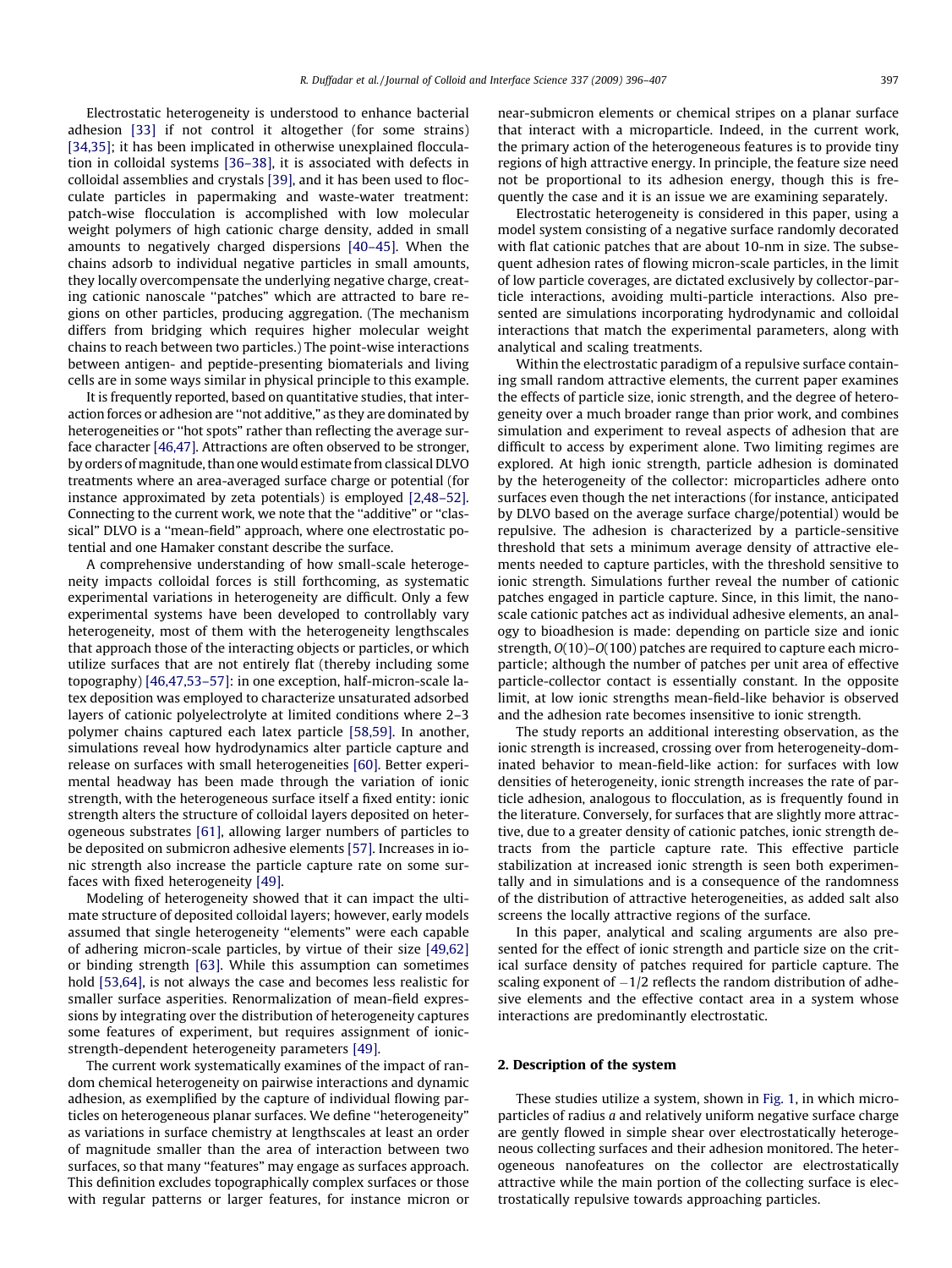<span id="page-2-0"></span>

Fig. 1. Schematic of system, illustrating how 11-nm adsorbed cationic polymer coils act as randomly-distributed adhesive patches that can capture particles from a flowing. monodisperse suspension.

For simplicity, the surface potentials of the negative and positive regions of the collecting surfaces are equal but opposite in sign, and the negative portion of the collector is the same as the microparticles themselves. This is accomplished experimentally by adsorbing cationic polymer coils (poly(dimethylaminoethyl methcrylate)), pDMAEMA, with  $R_h$  = 4.5 nm and  $R_g$  slightly larger to give the 11 nm diameter [\[65\],](#page-11-0) at sub-monolayer coverages onto a negatively charged silica flat [\[66,67\]](#page-11-0). We refer to the resulting isolated adsorbed polycation chains as ''patches," in Fig. 1. The charge on these cationic patches is sufficiently dense that the adsorbed chains lie flat to the surface at the conditions of study, with nearly 100% trains [\[68\]](#page-11-0). The dense positive charge of the adsorbed polycations also locally overcompensates the underlying negative charge of the silica, similar to that known to occur in ''patch flocculation" [\[40,41,43–45\]](#page-11-0). As the pDMAEMA is a weak polyelectrolyte, the buffer pH of 6.1 was chosen so that the polycation was strongly charged, and so that a saturated layer of pDMAEMA exhibited a positive electrophoretic mobility that was roughly equal (but opposite in sign) to that of bare silica at the same conditions (3.5 and  $-3.5\times10^{-8}$  m<sup>2</sup>/Vs, respectively corresponding roughly to -50 and +50 mV. This corresponds to 14–15 uncompensated positive charges per patch) [\[66,69\]](#page-11-0). We have also confirmed that the adsorbed patches are not displaced or transferred during these experiments, nor do they exhibit any lateral mobility [\[70\].](#page-11-0)

It is also worth mentioning that at the saturation coverage of 0.45 mg/m<sup>2</sup> [\[69,71\]](#page-11-0), the collecting surfaces bear relatively uniform positive charge. This condition represents nominal 100% coverage of the surface by the polycation. The surfaces are net negative below coverages of 50%, or 0.225 mg/m<sup>2</sup>, corresponding to an average center–center patch spacing of  $\sim$ 15 nm [\[66\].](#page-11-0) This work focuses on surfaces which are net negative, or which have average patch– patch spacings greater than about 20 nm. It is a coincidence, that for these 11 nm pDMAEMA coils, the % coverage (defined simply relative to a saturated surface) corresponds roughly to the occupied area of the surface, allowing a close comparison with simulation.

The simulations have been designed to match the experiments, leaving no adjustable parameters. Negatively charged surfaces of both the collector and the spherical particles were assigned surface potentials of -50 mV, while the positive patches on the collector were +50 mV. Round cationic patches, 11 nm in diameter, were placed randomly on the collector (yielding Poisson statistics), to generate each collecting surface having a nominal area fraction occupied by cationic patches [\[66\].](#page-11-0) Colloidal forces between the sphere and the collector were calculated by the grid surface integration (GSI) method [\[72\]](#page-11-0), employing a non-retarded Hamaker constant of  $5 \times 10^{-21}$  J for both positive and negative surface regions. The electrostatic double layer interactions between the each particle and the heterogeneous collector were based on the constant surface potential approximation to the linearized Poisson– Boltzmann equation. The GSI method is based on the discretization of two interacting surfaces of arbitrary geometry and heterogeneity, with subsequent integration to yield the total interactions (force or potential) at each point in the simulation. It will become apparent in the results that, though this approach adds electrostatic and van der Waals forces in manner that may seem similar to DLVO, the integrative GSI approach produces fundamental and substantial differences relative to DLVO that are effective in explaining counterintuitive experimental results. The colloidal (electrostatic and van der Waals) forces are combined with hydrodynamic forces via a mobility-matrix formulation of the low Reynolds number flow problem to determine the translational and rotational velocities, and thus the trajectory of a particle near a heterogeneous surface. With the simulations predicting the tractories of single particles flowing over the patchy surfaces, over a thousand such trajectories were run on different surfaces to determine the particle capture kinetics corresponding to an individual experimental data point. The number of trajectories and size of the collecting surface were chosen sufficiently large that a further increase had a negligible influence on the computed deposition rates, thereby ensuring convergence of the results.

## 3. Experimental details

Poly(dimethylaminoethyl methacrylate), pDMAEMA, a gift from DuPont was 31,300 in molecular weight. It was transferred from its original THF solution to water and then phosphate buffer as previously described [\[69,73\]](#page-11-0). The substrates, acid-etched microscope slides (Fisher Scientific, Pittsburgh, PA) were soaked in concentrated sulfuric acid overnight to produce substrates with a 10-nm layer of silica on their outer surfaces [\[74\]](#page-11-0). Phosphate buffer solutions with pH 6.1 were made using 0.0234 M  $KH<sub>2</sub>PO<sub>4</sub>$  and adding a small amount of NaOH to reach the final pH. This solution was diluted as necessary with DI water to produce the more dilute buffer solutions. We found negligible pH variations with dilution in this range. The more concentrated buffer solution for a 1 nm Debye length was based on a 0.0936 M  $KH_2PO_4$  solution whose pH was adjusted slightly by the addition of dilute NaOH.

Monodisperse silica particles were purchased from a variety of sources. Data reproduced here from a previous paper using 460 nm particles employed a modified in-house Stober synthesis [\[75,76\]](#page-11-0) in which a rhodamine-tagged core was surrounded by several layers of non-fluorescent regular silica, as described in the original paper [\[66\]](#page-11-0). New data with 1  $\mu$ m particles employed a sample from Gel-Tech (Orlando, Fl). Two-micron particles were purchased from Bangs Labs (Fisher, IN).

Heterogeneous surfaces were created by flowing a 20 ppm pDMAEMA solution in 0.026 M buffer over a microscope slide in our laminar slit flow cell (at a wall shear of  $5 s<sup>-1</sup>$ ) for a controlled period of time, and then switching back to the same buffer. At this ionic strength for deposition, the Debye length is sufficiently small so that the chains are random coils. Based on a lack of mobility at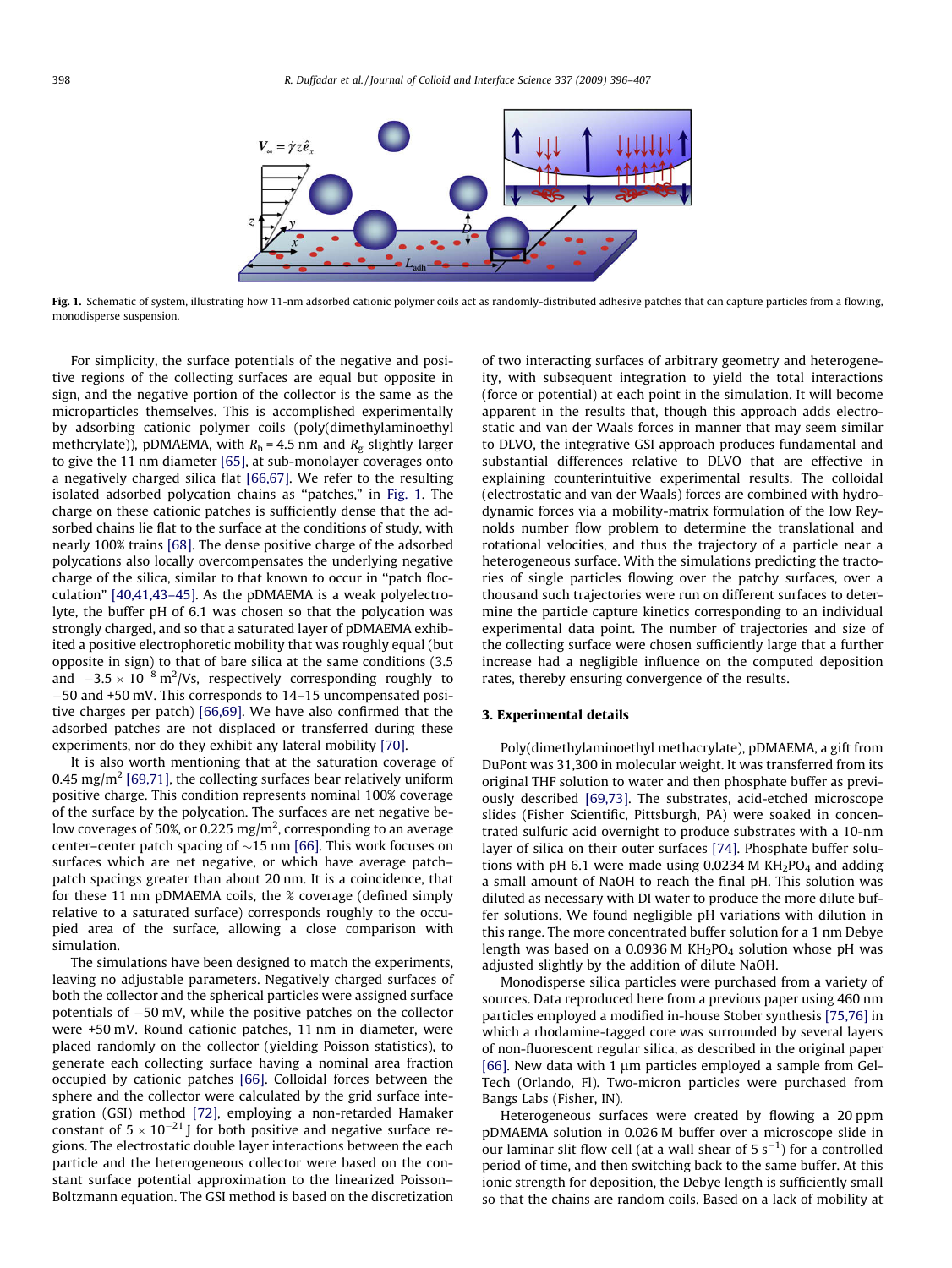<span id="page-3-0"></span>the conditions of study, we expect that variations in ionic strength during particle capture did not facilitate rearrangements of the adsorbed polymer coils [\[70,77\].](#page-11-0) Also, at these deposition conditions, the transport-limited deposition rate has been well-studied by optical reflectometry, so precise timing during the adsorption produces tight ( $\pm 0.005$  mg/m<sup>2</sup>) control over the density of polymer deposited [\[65,66\]](#page-11-0). After 5 additional minutes of buffer flow at these conditions, the flow chamber was switched to a second buffer appropriate to the conditions for a particular particle deposition study. It is worth noting that though particle deposition was studied for a broad range of ionic strengths, the conditions for collector fabrication (ie. polymer adsorption) were constant. We checked that polymer was retained when the buffer was switched to that for the particle adhesion studies.

After 5 min of flow of the second buffer, a 0.1 wt% particle suspension in the second buffer was flowed over the test surface and particle deposition monitored either by optical reflectometry or directly in a lateral microscope. In both methods, the flow chamber was oriented with the test surface perpendicular to gravity so that only colloidal and hydrodynamic forces influenced particle capture. The particle deposition rate was linear in particle flow time for many tens of minutes, providing a large window over which to measure the particle deposition rate before surface crowding reduced the particle capture rate. The particle adhesion in this linear regime was interpreted to reflect pairwise particle-collector interactions.

For studies employing optical microscopy to track particle deposition, video footage was analyzed frame-by-frame to determine particle capture rates using Image-J software. In the case of optical reflectometry, the signal at short times is linear in the particle surface coverage, and transport-limited particle capture on highly adhesive cationic surfaces was employed to establish a calibration constant, as previously described [\[66\]](#page-11-0).

## 4. Simulation detail: from single particle trajectories to deposition rates

Duffadar and Davis have developed a simulation scheme, the Grid Surface Integration (GSI) method, to compute colloidal interactions (electrostatic double layer, van der Waals) between particles and surfaces, either (or both) of which can have arbitrary shape and chemical heterogeneity. They have combined this method with a mobility-matrix formulation of particle hydrodynamics to predict trajectories of single particles in shear flow over heterogeneous surfaces. As detailed descriptions of the simulations are lengthy and have been published previously [\[72,78\],](#page-11-0) we will not repeat them here. At the level of individual particles, the method predicts particle adhesion (as evidenced by very close approach, or contact between nanometer-scale roughness elements on the surfaces) on surfaces whose patch densities fall above the adhesion threshold, and no particle adhesion on surfaces whose patches densities fall below the threshold. Quantitative comparison with experiment, in the current work, however, requires the translation of single particle trajectories to macroscopic particle accumulation rates.

The probabilistic approach, developed here for the prediction of particle deposition rates from a flowing suspension, employs roughly  $T_{total}(\rho)$  = 1000 simulations of single particle trajectories over different surfaces carrying the same overall patch density,  $\rho$ , but varying in the details of the random patch arrangements. Prediction of a deposition rate datum (corresponding to a single experimental run) involves determination of the average effective surface length (travel distance) and average travel time before a single particle adheres to the collector for the  $\sim$ 1000 simulations. Because the colloidal interactions come into play only for relatively small particle separations, it is assumed that particle transport from the bulk solution to the region near the heterogeneous collecting surface occurs at the transport-limited rate, which is calculated from the Leveque equation for diffusers in a slit shear cell [\[79\]](#page-11-0). (Additional simulations performed with Brownian forces included explicitly via a Gaussian-distributed stochastic noise term yielded identical results for the deposition rates for the parameters used in this study.) Once a particle is sufficiently close to the surface, the local surface landscape, comprising van der Waals and patchy electrostatic interactions, determines the particle trajectory and adhesive (or not) fate. Of the total number of trajectories,  $T_{to}$  $_{tal}(\rho)$ , for a given surface patch density, flow rate, particle size, and ionic strength, some number,  $T_{\text{arrest}}(\rho)$ , lead to particle contact and adhesion. For this study, the capture criterion is that the separation distance between the particle and surface drops below 1 nm. Additional simulations with different cutoff values exhibited negligible differences in the computed deposition rate curves provided the critical separation distance for adhesion was taken to be less than approximately 2 nm. (Analogous results are obtained using the more detailed model of Duffadar and Davis [\[78\]](#page-11-0) that accounts for particle rolling if a sufficiently large and experimentally relevant value of the coefficient of rolling friction is employed.) If particle adhesion occurs,  $L_{adh}$  represents the translational distance covered by the particle before it adheres, and  $t_{adh}$  denotes the elapsed time before particle adhesion, each for the particular particle of study.

Libraries of heterogeneous surfaces, with thousands of different random surfaces for each single patch loading,  $\rho$ , were needed for this work. To create these, each surface was initially discretized into a square grid, the optimal size of which was previously discussed [\[72\]](#page-11-0). The appropriate numbers of these grid elements, for a particular average patch loading, were assigned a randomly-located positive patch, using a Gaussian random number generator in Intel FORTRAN to yield Poisson statistics. The remaining patches were negatively charged. This method ensures that the placement of each patch is independent of the location of other patches, though the patches may not overlap. The approach is consistent with the screening of the inter-coil repulsion during pDMAEMA deposition at the substantial ionic strength used in the experiments.

For each datum, corresponding to  $T_{total}(\rho)$  simulated trajectories (order 1000), the probability of particle adhesion is given by:

$$
P_{adh}(\rho) = \frac{T_{arrest}(\rho)}{T_{tot}(\rho)}\tag{1}
$$

The mean distance traveled,  $L_{mean}(\rho)$  and mean time taken  $t_{mean}(\rho)$ , prior to particle adhesion are defined:

$$
L_{mean}(\rho) = \frac{\sum_{k=1}^{T_{tot}(\rho)} \xi_k L_{adh,k}}{T_{arresf}(\rho)} \quad t_{mean}(\rho) = \frac{\sum_{k=1}^{T_{tot}(\rho)} \xi_k t_{adh,k}}{T_{arresf}(\rho)} \tag{2a,b}
$$

Here for the kth simulation,  $\xi_k = 1$  if the particle ultimately adheres, and 0 if it does not. The probability of particle adhesion  $P_{adh}(\rho)$  is then combined with  $L_{mean}$  to obtain an average effective surface length  $L_{adh,eff}(\rho)$  required to adhere a single particle on a surface of average patch loading,  $\rho$ . Similarly, an effective time,  $t_{adh,eff}(\rho)$ , required for particle adhesion is found by combining  $P_{dep}(\rho)$  with  $t_{mean}(\rho)$ .

$$
L_{adh,eff}(\rho) = \sum_{k=0}^{\infty} \{1 - P_{adh}(\rho)\}^{k} P_{adh}(\rho) L_{mean}(\rho) + k L_{total}\}
$$
 (3a)

$$
t_{adh,eff}(\rho) = \sum_{k=0}^{\infty} \{1 - P_{adh}(\rho)\}^{k} P_{adh}(\rho) L_{mean}(\rho) + kt_{total}\}
$$
 (3b)

Here,  $L_{total}$  is the extent of the surface used for the simulations and is typically 20–30 times the particle diameter, while  $t_{total}$  is the time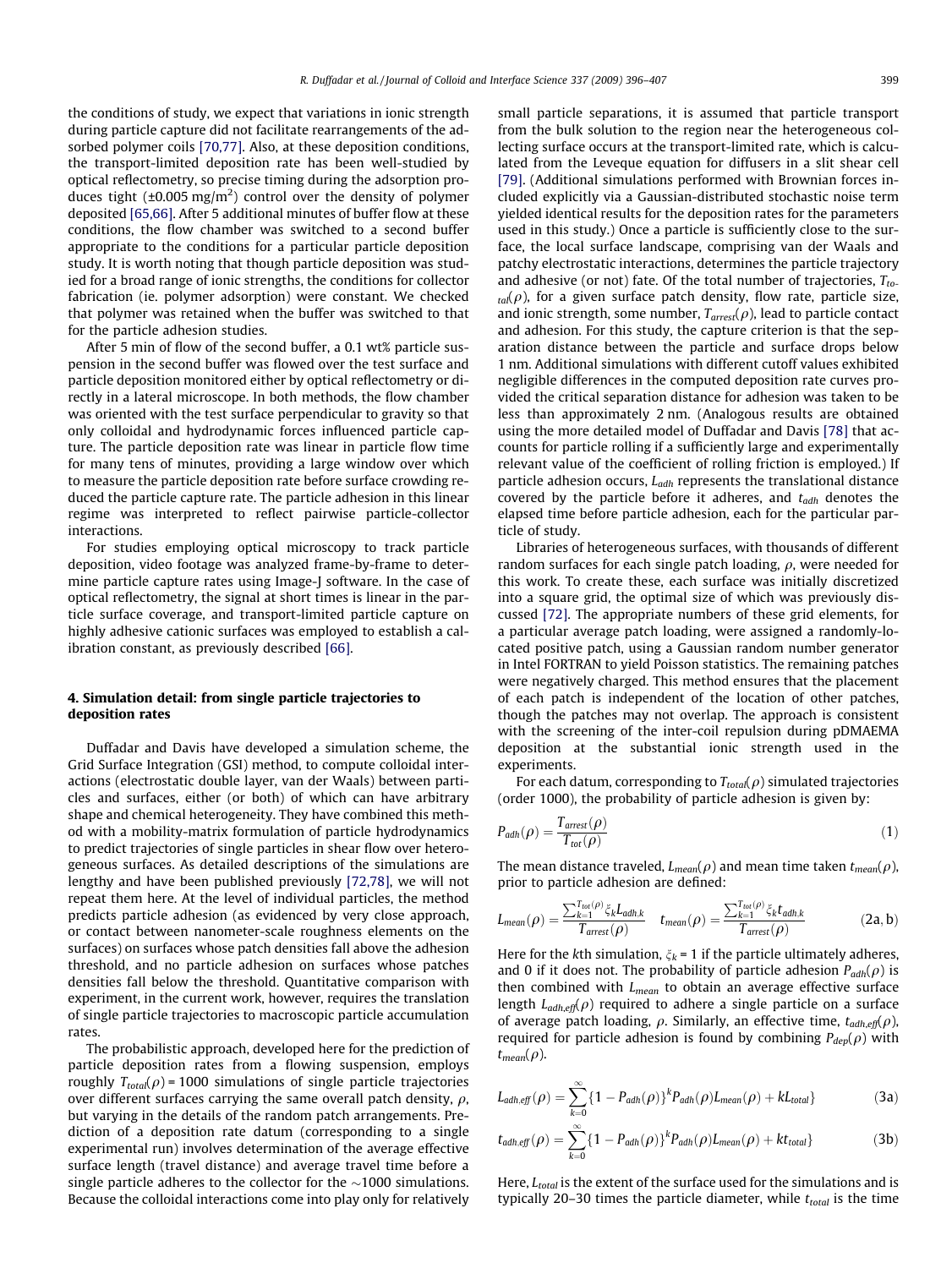<span id="page-4-0"></span>required for the particle to flow over this length of surface without contact. The approach of summing an infinite series in Eq. [\(3\)](#page-3-0) is analogous to modeling a much larger domain using periodic boundary conditions, and removes the dependence of the results on the (finite) length of the surface used in the simulations. This makes it particularly advantageous for simulations on surfaces with  $\rho$  near the adhesion threshold, for which the adhesion rate is small. A simulated particle deposition rate,  $d\Gamma_{sim}/dt$  can be computed as

$$
\frac{d\Gamma_{\text{sim}}}{dt} = \frac{4\pi\rho_{\text{SiO}_2}a^3}{3}\frac{1}{L_{\text{adh,eff}}(\rho)Wt_{\text{adh,eff}}(\rho)}.
$$
(4)

Here,  $\rho_{SiO<sub>2</sub>}$  is the density of silica, and W is the width of the heterogeneous surface, taken as 2a. This simulated particle deposition rate is then renormalized relative to the maximum, transportlimited rate, to take into account flow cell geometry, and transport effects involving the arrival of the particle at the near-surface regime which comprises the staring point for each simulated trajectory:

$$
\frac{d\Gamma}{dt}(\rho) = \frac{d\Gamma}{dt}\Big|_{transport\ limited} \left(\frac{\frac{d\Gamma_{sim}}{dt}}{\frac{d\Gamma_{sim}}{dt}}\right) \tag{5}
$$

Here  $d\Gamma_{sim,max}/dt$  is the maximum value of the simulated deposition rate for each set of experimental conditions (patch density, particle size, flow rate, ionic strength, etc.). This renormalization obviates the need for the multiplicative factor of  $4\pi\rho_{\text{SiO}_2} a^3/3W$  in Eq. (4), which is included only to yield the proper units in the intermediate results for  $d\Gamma_{sim}/dt$ . The expression developed in Eq. (5) is appropriate for comparison to experimental measurements using dilute suspensions in a flow chamber.

A few general comments about this simulation approach are worth noting: First the study of single particle behavior on heterogeneous surfaces, employing a library of thousands of randomly generated surfaces turns out to be an effective tool for comparison to experimental systems that involve many particles but are still dominated by pairwise particle–surface interactions. The experimental conditions in this paper correspond to the dilute particle limit, making the single particle simulation runs appropriate. Second, while Brownian effects are important in controlling the diffusion of particles from the bulk to the near-surface region, they turn out not to influence the particle behavior near the surface itself. We established this in simulations [\[80\]](#page-11-0) which included multiple effects for the stochastic term [\[81–83\].](#page-11-0) These more involved simulations gave the same overall behavior as presented here for a variety of surfaces with different overall patch densities [\[80\].](#page-11-0) Finally, while starting the particle trajectory simulations at the secondary minimum appears arbitrary, the normalization procedure described here facilitates a translation from many single-trajectory runs to macroscopic deposition rates that are independent of the initial condition of the trajectory simulations.

## 5. Results

### 5.1. Particle size and ionic strength: a range of behaviors

Compared in Fig. 2 are the simulated and experimentally observed particle capture rates (lines and symbols, respectively) on a series of surfaces, with varying cationic patch content on the xaxis. The x-axis units are % positive patches, based on a saturated



Fig. 2. (a) Simulated and experimentally observed rates of 1 µm silica particle capture on patchy surfaces, for two ionic strengths. Also shown are two adhesion thresholds, for the experimental data at  $\kappa^{-1}$  = 1.91 nm and the calculations at  $\kappa^{-1}$  = 4.24 nm. (b) Simulated and experimentally observed capture rates of 1 µm particles on surfaces of different patch densities. Each ionic strength is a single data set. The density of patches at the crossing point,  $\rho^*$ , is indicated. (c) Simulated and experimentally observed capture rates of 2 lm particles on surfaces of different patch densities. Each ionic strength is a single data set.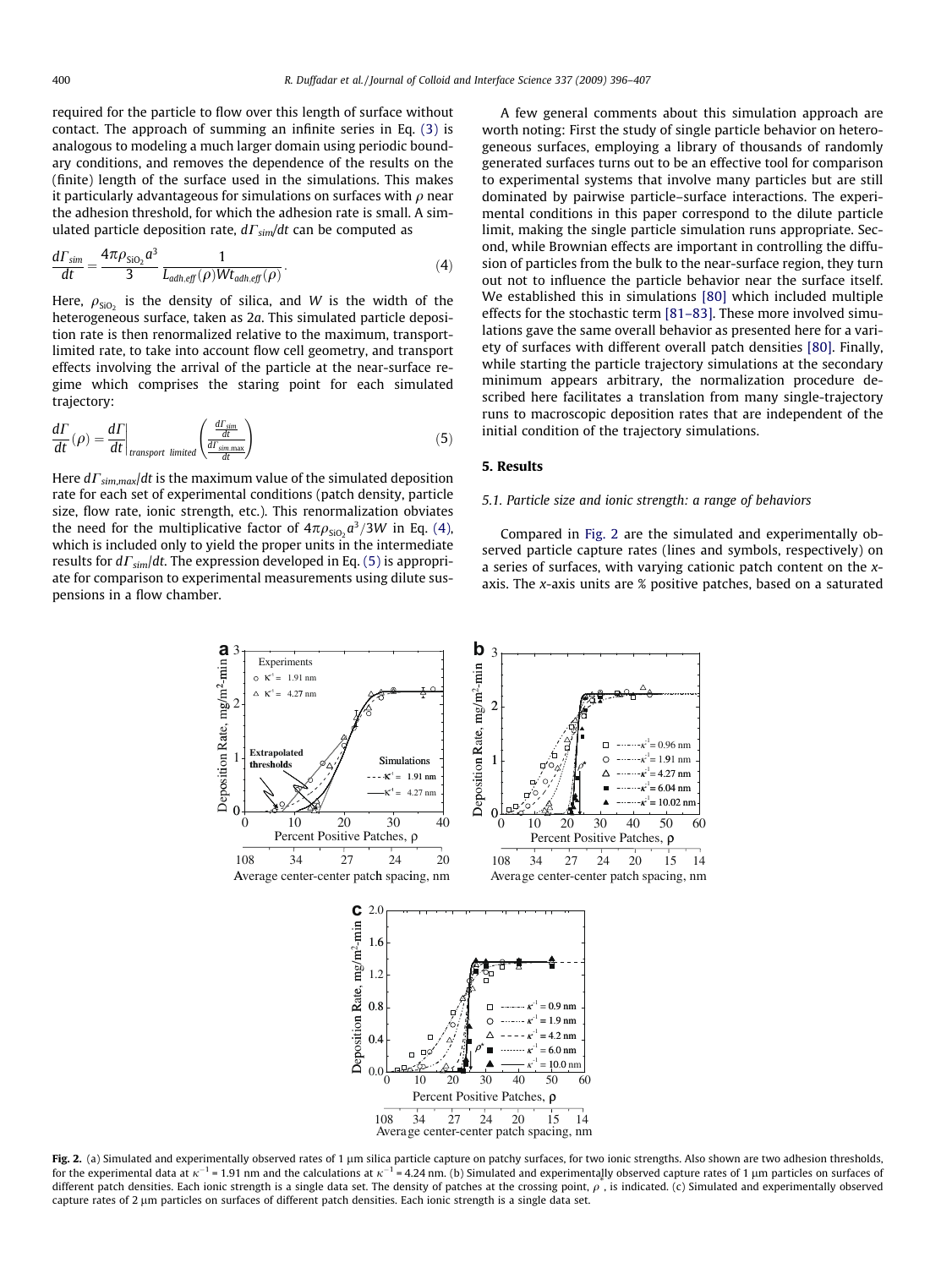<span id="page-5-0"></span>pDMAEMA layer of 0.45 mg/m<sup>2</sup> for 100%. For this particular system, 50% patches corresponds to a nearly net neutral collecting surface. Further, for this system, it is coincidental that the fractional mass coverage corresponds to the fractional area coverage of the simulations,  $\rho$ . Part a of [Fig. 2](#page-4-0), for 1  $\mu$ m particles, focuses on ionic strengths of 0.026 and 0.005 M, corresponding to Debye lengths of 1.96 and 4.24 nm. The experiments in part a are similar to those previously published [\[66,67\],](#page-11-0) but are more precise as a result of the use of the lateral microscope rather than near Brewster reflectometry. The newly simulated particle capture rates are in excellent agreement with the experimental observations, as there are no adjustable parameters, indicating that the experimental system is sufficiently well characterized and understood.

Important features of the individual data sets (at fixed ionic strength) in [Fig. 2a](#page-4-0) include: (1) a lack of particle capture on surfaces with extremely low levels of cationic features; (2) a threshold denoting the minimum average density of cationic patches needed for particle capture; (3) a regime, at greater cationic patch surface densities than the threshold, in which the particle capture rates are sensitive to the collector composition; and (4) a regime, here above about 25% cationic patch density, in which the collector is net negative but particles adhere at the transport-limited rate. (This limiting rate is determined quantitatively, for a particular particle size and flow rate in our chamber, and confirmed experimentally [\[66\]\)](#page-11-0). Additionally, comparing data sets or "rate traces", reveals two effects of Debye length: the threshold shifts to greater patch densities with larger  $\kappa^{-1}$  and, in addition, the rate traces become steeper. These effects give an interesting crossing of the two data sets.

We wish to emphasize that for collectors containing fewer than 50% patches, the surface is net negative. Substantial particle adhesion is observed with patch densities slightly greater than the adhesion thresholds, corresponding to very negative surfaces. Hence [Fig. 2](#page-4-0) documents strong overall colloidal attractions onto surfaces which are net negative, a behavior which contradicts predictions of DLVO theory, even when van der Waals forces are included in the calculation. The favoring of localized attractions over the repulsive interactions (which cover a larger substrate area) is a result of the random heterogeneities.

The significance of an adhesion threshold is worth noting: a threshold, or a finite x-intercept, indicates that multiple cationic patches are needed to trap a silica particle. By contrast, were the particle capture rate, as a function of patch density, to pass through the origin, then any collecting surface would, as long as it contained at least one cationic patch, be able to capture a microsphere, albeit very slowly [\[64,66,67\]](#page-11-0).

Considered in part b of [Fig. 2](#page-4-0) is a broader range of ionic strengths, still for  $1 \mu m$  particles, now corresponding to Debye lengths from 1 to 10 nm. At high salt concentrations or small Debye lengths, the threshold is small and the particle capture rate grows relatively gradually as the density of adhesive cationic patches is increased, on the x-axis. In this limit, the surface is far more adhesive than one would estimate by its average surface charge, even including van der Waals interactions. This result corroborates various observations/speculations in the literature that heterogeneity enhances the attractive component of the interaction [\[33,35–37,48,49\].](#page-11-0) In the limit of large Debye lengths, both experiment and simulated rate traces converge to a steep shape, independent of the Debye length. Here, if microparticle adhesion occurs at all, it is transport-limited.

Presented in [Fig. 2](#page-4-0)c are experimental and simulated data for  $2 \mu m$  particles and the same range of ionic strengths. Here the same trends are qualitatively observed, with excellent agreement between simulations and experiments. The slight differences between the 1 and 2  $\mu$ m particles include greater values of the adhesion threshold for the larger particles at the same ionic strength, and a slower transport-limited particle capture rate. The latter is expected since large particles diffuse more slowly than small ones.

Recapitulated in Fig. 3 are the data of [Fig. 2](#page-4-0)b explicitly as a function of ionic strength on the x-axis, to facilitate comparison with the literature [\[49,84,85\].](#page-11-0) Data for several different densities of cationic patches, with each patch density on a different curve, highlight the striking result that added salt can help or hinder particle capture. On surfaces with low patch densities, increases in ionic strength cause an increased particle capture rate. Increased particle adhesion or flocculation with added salt has been long reported in the literature, albeit with surfaces whose heterogeneities were not characterized and homogeneity was implied by use of DLVO-related arguments. We find one report of calculated increased flocculation with added salt in a heterogeneous system [\[49\]](#page-11-0). With the greatest patch densities on the collector in Fig. 3 (30% and 40%), particle capture is insensitive to ionic strength due to bulk solution transport limitations on particle capture. However, for collectors whose patch densities are large, but fall short of the transport-limited regime, (for instance 27% patches), the particle adhesion rate is unexpectedly reduced with increasing ionic strength.

DLVO theory predicts that, with the addition of monovalent electrolyte, the net interactions between like-charged homogeneous surfaces become more attractive due to electrostatic screening and the increasing relative importance of van der Waals attractions. Thus addition of salt to electrostatically-stabilized suspensions of homogeneous particles increases the aggregation rate. One concludes that a similar effect occurs for our system when surfaces have less than 25% patches: here the primary effect of added monovalent electrolyte may to be screen the electrostatic repulsion, allowing both van der Waals attractions and the electrostatic attractions from the patches to increase the particle capture rate. For surfaces with greater densities of cationic patches, however, still falling short of transport-limited particle capture, the effect of salt is to weaken both the attractions and repulsions. Apparently, in Fig. 3, in this regime with electrostatic attractions being relatively important, added salt actually has a stabilizing effect, due to the interaction of spatial fluctuations in the local patch density, the size of the electrostatic zone of influence, and the strength of the (screened) electrostatic interactions.

Summarized in [Fig. 4](#page-6-0) is the dependence of the adhesion thresholds from [Fig. 2](#page-4-0) on particle size and ionic strength. The symbols represent experimental data while the curves are the simulation



Fig. 3. Experimental data from [Fig. 2b](#page-4-0) for 1  $\mu$ m particles, recast with ionic strength as the independent variable. Curves here simply guide the eye.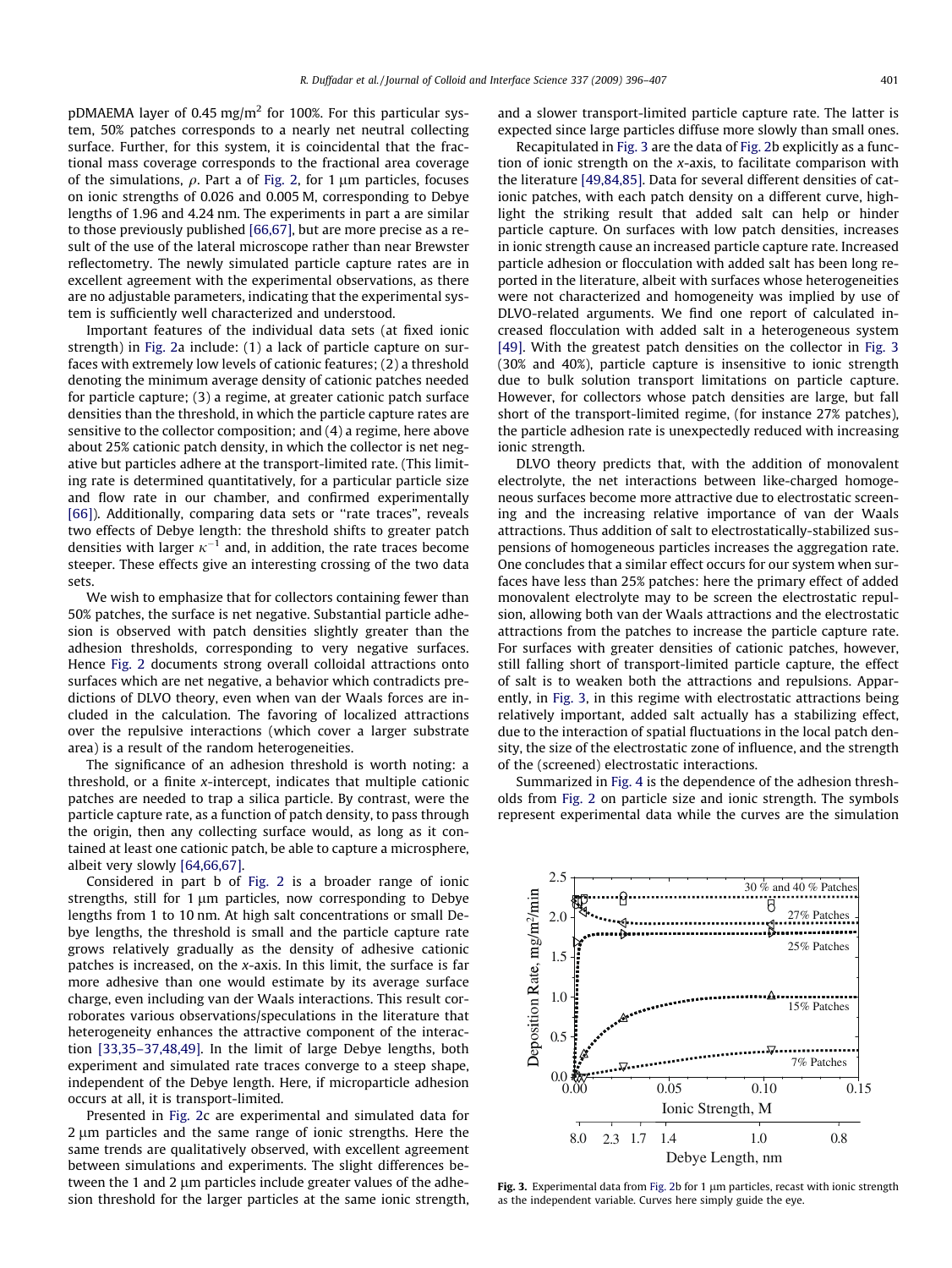<span id="page-6-0"></span>

Fig. 4. Loci of adhesion thresholds as a function of the Debye length, for three particle sizes. The 460 nm were taken from Ref. [\[63\].](#page-11-0)

results. There is, again, strong agreement between experiment and theory. Included in Fig. 4 are data for 460 nm particles from a previous paper [\[66\],](#page-11-0) and new simulations for these smaller particles as well. Two limiting behaviors are observed. First, for small Debye lengths, the adhesion threshold extrapolates to zero. This suggests that only for the smallest Debye lengths are individual patches able to capture flowing silica particles. This behavior contrasts with prior reports of particle capture by immobilized attractive nanoparticles which protruded forward of the surface and could each capture silica microspheres at finite Debye lengths [\[53\]](#page-11-0). In Fig. 4 for large Debye lengths, the Debye length has only a slight effect on the threshold for particle capture, though the threshold is still sensitive to particle size. Thus, two limiting behaviors are borne out in Fig. 4: the fluctuation-dominated limit at small Debye lengths and a mean-field-like limit at large Debye lengths.

#### 5.2. The key role of contact area

An understanding of these limiting behaviors follows from the identification of key lengthscales. Because the different forces (electrostatic, van der Waals, hydrodynamic) scale differently with particle size and other parameters, a particular form to collapse the data in [Figs. 2–4](#page-4-0) is not obvious. The radius of the effective contact area between the spheres and the collector is an important lengthscale that depends on particle size and ionic strength, as illustrated in Fig. 5a. Here a Debye shell around the particle intersects (a Debye cushion over) the planar surface. Hence the area on the planar surface is termed the (electrostatic) zone of influence, and its radius  $R_{zoi}$  follows from geometry:  $R_{zoi} = 2(\kappa^{-1}a)^{1/2}$ .

If one considers a sphere near a plate, the electrostatic force decreases radially in the plane of the flat surface, from the point of closest approach, as shown in Fig. 5b. A second definition of the zone of influence, apparent in the simulations and entirely consistent with that in Fig. 5a, is that  $R_{z0i}$  is the approximate radial distance from the contact point where the electrostatic force has dropped to 99% of its value at contact or closest approach. In Fig. 5b, this electrostatic force is calculated for 2 Debye lengths, and the scaling from the geometric argument in Fig. 5a collapses them exactly.

Particle adhesion requires that a sufficient number of adhesive patches be present in the zone of influence as a particle approaches the surface. Because the local patch density fluctuates spatially (due to the random statistical nature of the patch deposition process), some regions of the surface are more adhesive than others. When the zone of influence is small (at high ionic strengths or with



Fig. 5. (a) Geometric definition of the zone of influence having radius,  $R_{zi}$ . (b) The electrostatic force as a function of radial position,  $x$  (defined in Fig 5a), for a sphere interacting with a plate. Calculations here are for two Debye lengths, 4.24 and 13.8 nm. These collapse to a single curve when the  $x$ -axis is scaled as shown.

sharply curved particles), it can be relatively easy for a particle to find a (locally attractive) surface region containing a substantially above-average number of patches. Here the particle will tend to adhere. Conversely, when the zone of influence is large (for large particles or low ionic strengths), an approaching particle samples a more nearly average surface character. Since the surface is net negative this tends to be repulsive. A larger average number of patches is therefore required for particle capture, which results in a shift of the threshold to higher patch densities at low ionic strengths or for large particles.

When the Debye length exceeds about 8 nm for the 1  $\mu$ m particles (or  $6 \text{ nm}$  for the  $2 \mu \text{ m}$  particles), the thresholds in Fig. 4 and indeed the shapes of the rate plot in [Fig. 2](#page-4-0) become less sensitive ionic strength. At this point the zone of influence has become relatively large, so that particle capture is mostly sensitive to the average surface character. We therefore term this regime of behavior as being mean-field-like. It is important to note that the Debye lengths corresponding to the onset of this mean-field-like behavior, (6–8 nm) are still smaller than the average patch spacing near the threshold, which is always greater than about 25 nm. Thus throughout this work the cationic patches are fundamentally isolated from each other by negative surface charge. In the meanfield-like limit, particle capture remains sensitive to particle size due to the particle size sensitivity of Van der Waals and integrated electrostatic forces, for instance as described by DLVO theory. Hydrodynamics, with their particle size-squared dependence of shearing forces [\[86\],](#page-11-0) also contribute to the influence of particle size, favoring the adhesion of small particles over larger ones.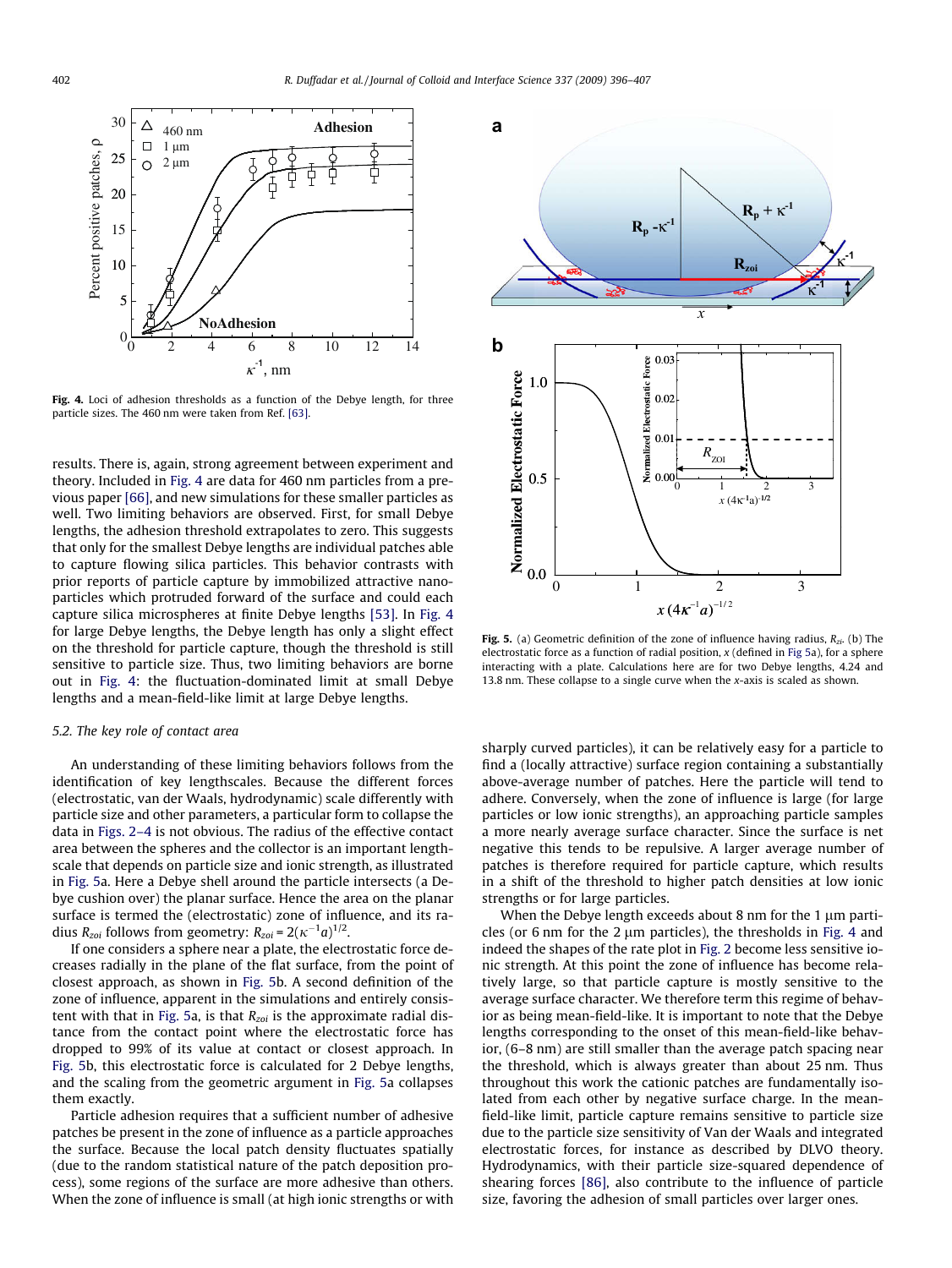#### <span id="page-7-0"></span>5.3. Domination by heterogeneities

As the observation of an adhesion threshold signals that multiple adhesive features are required for particle capture, it is obvious to ask how many adhesive patches are actually involved. We are not able to access this information experimentally; however, the excellent agreement between simulated and experimentally observed particle capture rates in [Fig. 2](#page-4-0) suggests that simulated results for the number of patches involved in particle capture are relevant.

The numbers of patches involved in particle capture was determined by examining the surface features beneath adherent particles in the many simulation runs making up [Fig. 2.](#page-4-0) Approximately 1000 simulations were conducted for each density of cationic patches on the substrate and for each ionic strength and particle size. Once a particle had arrested on the surface, the number of patches beneath it, within the zone of influence (the circle of radius  $R_{zoi}$  centered under the particle), was determined. Illustrated in Fig. 6a are the numbers of cationic patches found in the zone of influence for simulations covering a subset of the conditions in [Fig. 2b](#page-4-0): 1  $\mu$ m particles adhering at Debye lengths from 1–8 nm. Each datum in Fig. 6a represents the average of at least 1000 simulation runs, with typical statistics shown in Fig. 6b, for three arbitrary data points.

In Fig. 6a, at fixed Debye length, the average number of patches in the zone of influence (y-axis) beneath adherent particles increases only slightly as the average patch loading on the surface (x-axis) is increased. This slight increase suggests that particles adhere at the first opportunity rather than diffusing gradually on the surface to the most adhesive region. That is, even though the average patch concentration is increasing on the x-axis of Fig. 6a, there are still regions of surface with small numbers of patches, still above the critical capture concentration. The particles adhere to these spots rather than continuing a search for a more favorable place to settle.

The most dramatic feature of Fig. 6a is how the ionic strength affects the patch density needed for particle capture, as shown on the y-axis. This dependence on ionic strength is a consequence of the increasing size of the zone of influence with ionic strength ( $R_{z0i} \propto$  $\kappa^{-1/2}$ ). This point is further emphasized in Fig. 6c, which contains plots of the minimum numbers of patches at the thresholds in the zone of influence needed for particle capture for different ionic strengths and particle sizes. (The 460 nm diameter particles were simulated for comparison with data in a prior publication [\[66\].](#page-11-0)) The requirement for greater numbers of patches to capture larger particles is expected because the size of the zone of influence and the hydrodynamic forces increase with particle size.

An interesting aside is borne out in Fig. 6c: one can compare the average numbers of patches involved in particle capture in these gentle shearing conditions (39  $s^{-1}$ ) to the numbers of ligands and receptors engaging to facilitate the capture biological cells from flowing streams. The ball-park numbers in our simple system can be quite small, considerably less than 50 at physiological ionic strengths corresponding to  $\kappa^{-1}$  of 1 nm or less. Extrapolating the trends in Fig. 6c up to 8 µm spheres, the size of leukocytes, one still finds small numbers of patches involved in particle capture, on the order of 50. Our observations with this non-biological system therefore are strikingly close to the estimations of 20–100 selectin bonds engaged to sustain leukocyte rolling on injury-activated endothelium [\[87,88\]](#page-11-0).

The data of Fig. 6c are condensed in Fig. 6d to show how the minimum number of patches needed for particle capture (corresponding to the adhesion threshold) varies with particle size and ionic strength, with the patch number normalized by the area of the zone of influence to give a local surface concentration. It should be emphasized that the surface concentrations in Fig. 6d result from the spatial fluctuation of patches and represent ''hot spots" that are sticky enough for particle capture rather than the average surface concentration. The remarkable observation in Fig. 6d is that the local patch concentration that enables particle capture is virtu-



Fig. 6. (a) The average number of patches in the zone of influence beneath adherent 1 um particles as a function of the percent positive patches originally loaded onto the surface. This x-axis is the same as those in [Fig. 2.](#page-4-0) (b) Example statistics for 50 surfaces at each ionic strength in (a), for surfaces having a 23 percent positive patches. (c) The number of patches needed, at the adhesion threshold, to capture a microparticle for surfaces containing slightly greater than the threshold loading of positive patches. (d). Renormalization of data in  $(c)$  on the size of the zone of influence. Similar data for 460 nm and 2  $\mu$ m diameter particles are also included.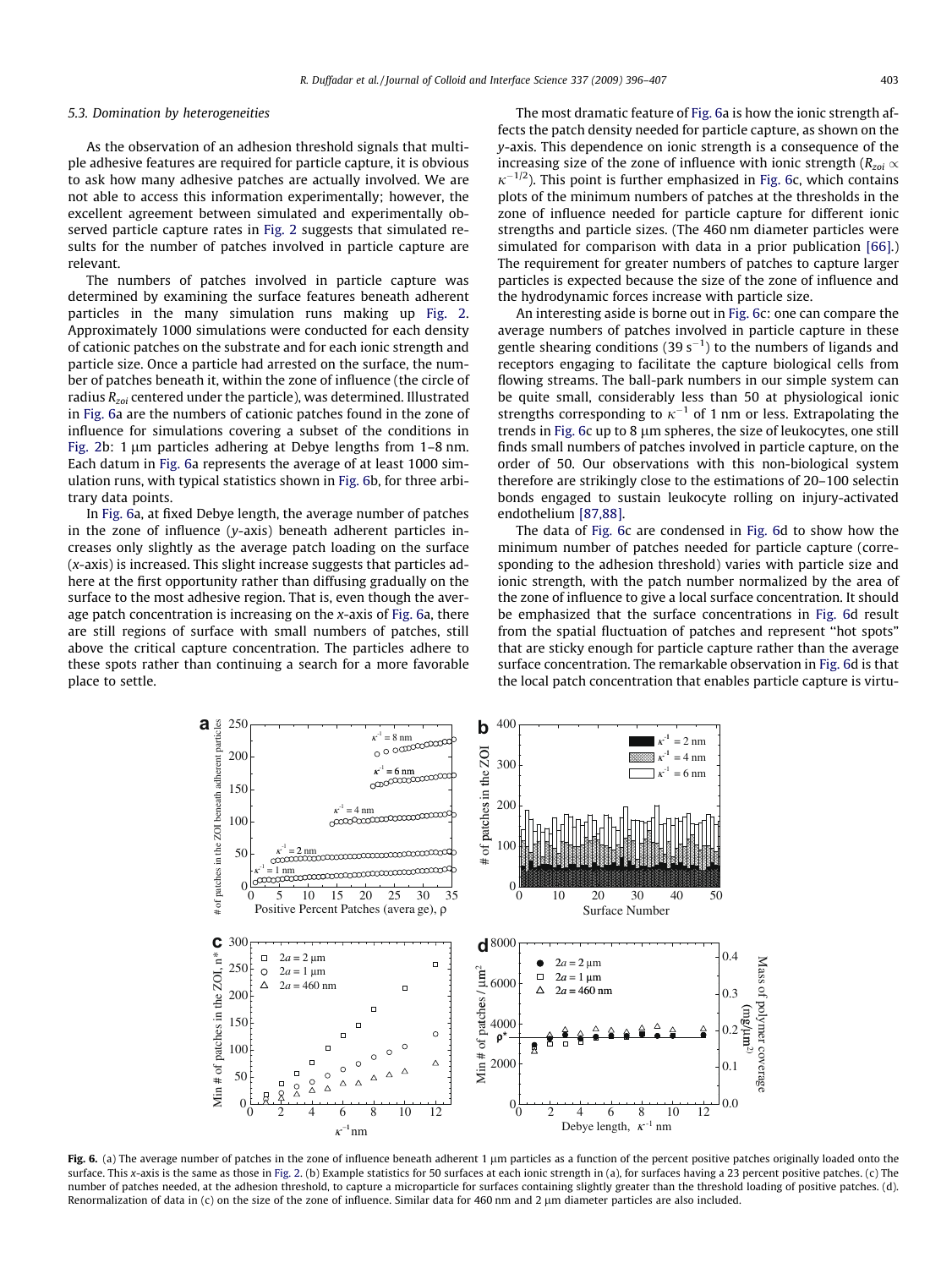<span id="page-8-0"></span>ally independent of ionic strength, save a slight 10% increase as the ionic strength is varied over the full experimentally practical range. The impact of particle size on the critical local concentration is equally small. This insensitivity to particle size, in particular, suggests that colloidal interactions (electrostatic and, potentially, van der Waals) far outweigh hydrodynamic interactions, even though the latter scale as the particle size squared. This dominance by the colloidal forces is expected for the gentle shear conditions of the current study. Shear effects become more conspicuous as one considers a broader range of flow rates, as the threshold was found to scale with wall shear to the 1/3 power [\[89\].](#page-11-0)

For the particular system of silica with pDMAEMA cationic patches at pH 6.1, it is observed that slightly more than 3000 patches/ $\mu$ m<sup>2</sup> of collector are needed for particle capture, corresponding to 0.157 mg/m<sup>2</sup> (or about 33% of saturation) locally in the zone of influence. This concentration is much greater than the average concentration at the adhesion threshold, which varies from 2% to 22% or 0.009–0.099 mg/m<sup>2</sup> as the Debye length is increased from  $1-8$  nm for a 1  $\mu$ m particle. The random nature of the surface, which makes such fluctuations possible, is therefore key to particle capture at these conditions than would otherwise be non-adhesive.

Further, it is worth emphasizing that the local patch concentration for particle capture must depend on the nature of the underlying substrate. While the silica–silica repulsion at pH 6.1 is substantial, this background repulsion increases with pH as a result of the silica charge density. One would expect, therefore, even greater concentrations of cationic patches needed for particle capture at higher pHs.

#### 5.4. From statistical to mean-field interactions

The observation of a nearly fixed local concentration of cationic patches forming an adhesive criterion for particle capture motivates an exploration of the statistical nature of particle capture and the crossover from fluctuation-controlled capture to meanfield-like behavior. Though a purely statistical approach neglects hydrodynamic effects and the impact of particle trajectory upstream of the capture location, we performed the exercise of calculating the probability for particle capture, assuming a Poisson distribution of sticky elements within the zone of influence:

$$
P_N(n) = \frac{N^n e^{-N}}{n!}.\tag{6}
$$

Here, P describes the probability of finding a particular number,  $n$ , of patches in the zone of influence, given that N is the average number of patches in the zone of influence. The parameter N is calculated based on the overall surface loading of patches. The average concentration of patches in the zone of influence  $(N/\pi R_{\text{zoi}}^2)$  is equivalent to the average patch loading,  $\rho$ , i.e. on the x-axis of [Fig. 2](#page-4-0).

Particle capture requires that some number larger than a critical number of patches be present in the zone of influence. The Poisson distribution is therefore summed above this critical number to yield the complement of the cumulative distribution function,  $P_A(N)$ , which describes the probability of particle capture, as a function of the average number in the zone of influence.

$$
P_A(N) = \sum_{n = \text{critn num}}^{\infty} P_N(n) \tag{7}
$$

This expression is analogous to the simulated particle capture probability of Eq. [\(1\).](#page-3-0) Shown in Fig. 7 is the probability for particle capture as a function of the average surface loading of patches on the xaxis, for 1 um particles at different ionic strengths that vary the size of the zone of influence. The criterion for adhesion was based roughly on [Fig. 6d](#page-7-0), that more than  $0.157 \text{ mg/m}^2$  of pDMAEMA, or 3000 cationic patches/ $\mu$ m<sup>2</sup> were present in the zone of influence. Fig. 7 is analogous to [Fig. 2](#page-4-0)b: the probability of particle capture is analogous to the particle capture rate with the exception that the transport limit will obscure conditions where the capture probability approaches unity, placing an upper limit on what is seen experimentally, and with simulations.

Several important insights are gained from Fig. 7. First, the general shapes of the probability curves correspond semi-quantitatively to the observations for particle capture rate in [Fig. 2](#page-4-0)b. The threshold shifts to the right with higher ionic strengths as a result of the random patch arrangement, combined with variations in the size of the zone of influence. This shift is shown in the inset of Fig. 7 for 3 particle sizes, analogous to [Fig. 4.](#page-6-0) Also apparent in Fig. 7 is that the crossing of the data sets is a natural consequence of the Poisson distribution. When the zone of influence is small, smaller numbers of patches are involved in particle capture and the statistics of the smaller numbers give rise to the gradual slope in the rate/probability plots. As the size of the zone of influence increases, the statistics involve increasingly larger numbers of patches and the rate/probability plots become steeper, so that data sets cross.

The crossing point,  $\rho^{\tilde{}}$ , in Fig. 7 is significant: as the zone of influence is increased, the shapes of the probability or rate plots



Fig. 7. Poisson calculations of the adhesion probability of 1 µm particles for different Debye lengths: 1, 2, 4, 8, 10, 20 nm. The inset shows how the threshold depends on particle size and Debye length, analogous to [Fig. 4](#page-6-0).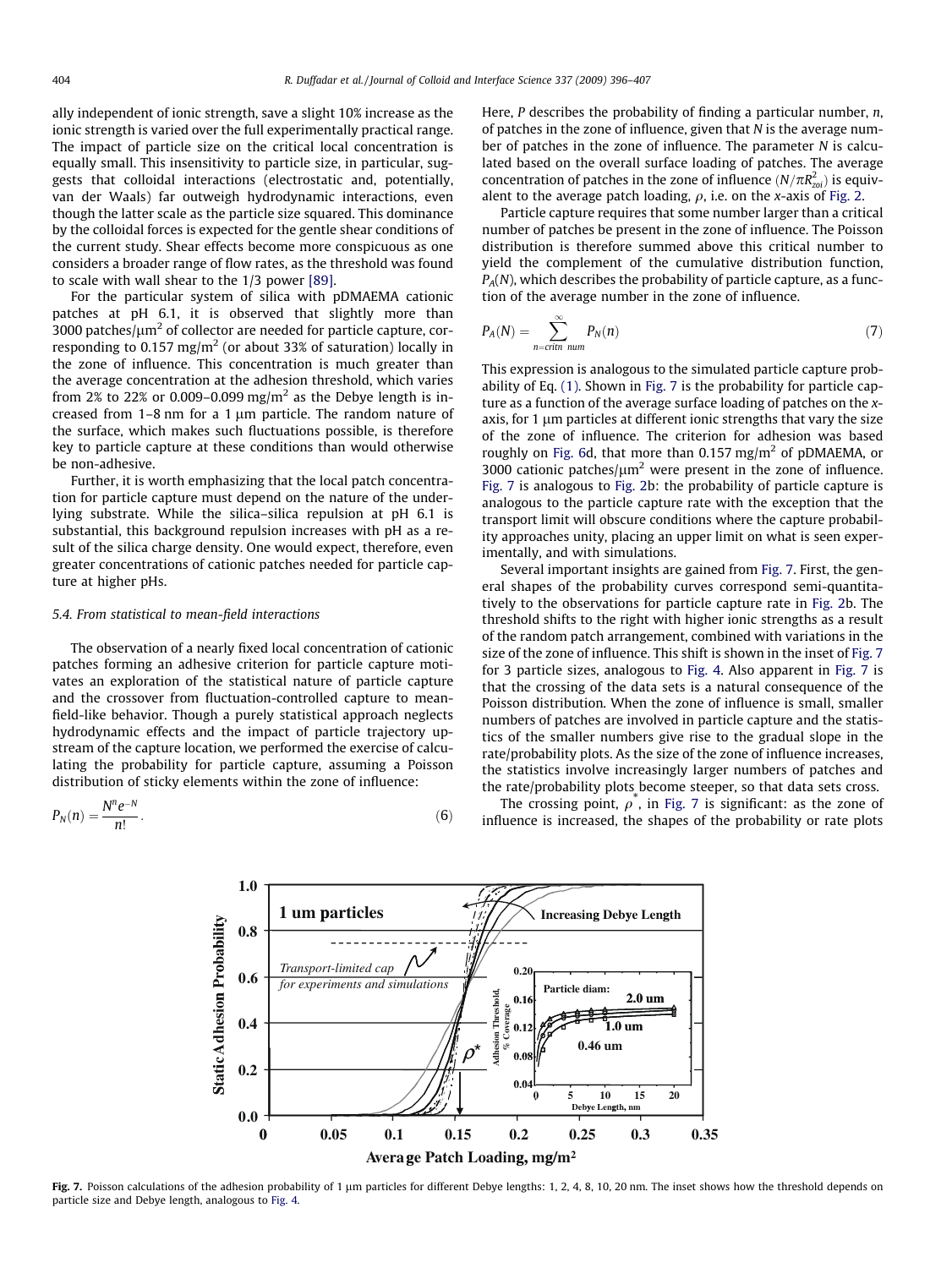converge to a step function at this average patch concentration. The step function behavior corresponds to mean-field-like particle capture. Thus the crossing point of the rate plots reveal the meanfield like plateau, the limit of the adhesion threshold at large Debye lengths, in the state space in the inset of [Fig. 7](#page-8-0) or in [Fig. 4](#page-6-0). That this point corresponds to the average surface condition, in the purely statistical case of [Fig. 7](#page-8-0) is also clear: the crossing point,  $0.157~{\rm mg/m^2}$ , or 33% coverage, recovers the 3000 patches/ $\rm \mu m^2$  that was put into the statistical treatment as the local concentration needed for particle capture.

The crossing of the probability curves of [Fig. 7](#page-8-0) also reemphasizes that the ionic strength effects, which were mild in [Fig. 3,](#page-5-0) are indeed real. In particular, the surprising finding in [Fig. 3](#page-5-0) that ionic strength stabilizes particles against adhesion/flocculation, is consistent with the statistical result, in [Fig. 7](#page-8-0). Indeed, all surface compositions above the crossing point in [Fig. 7](#page-8-0) (or [Fig. 2\)](#page-4-0) will become less adhesive with increases in ionic strength. These compositions comprise a small subset of the entire variable space, as indicated in [Fig. 7,](#page-8-0) because the trend is truncated by transport-limited particle capture. The more classical increase of adhesion (and destabilization of suspensions) with increasing ionic strength occurs for surface compositions below the crossing point. This regime compares well with one case previously published case for particle adhesion on heterogeneous surfaces [\[49\]](#page-11-0).

Also by way of comparison to prior literature, we find a Poisson treatment of the numbers of adsorbed PEI polycations needed to capture half-micron-scale latex [\[58,59\].](#page-11-0) Here comparison of the Poisson model to experiment revealed that between 2 and 3 adsorbed polymers are needed to capture each particle, consistent with our findings given the higher molecular weight of the PEI and lower pH, corresponding to lower background repulsion from the bare substrate. However, in this other work, the Poisson treatment was employed only to determine the critical number of coils needed for particle capture. Interpreting this critical number of adsorbed polymer molecules in the context of an equivalent contact area or  $R_{ZOI}$  (ie. depending ionic strength and particle size) was not considered. As a result no crossing of the experimental data or in the model was observed.

Despite its simplicity, the statistical model qualitatively captures the key features of the data in [Figs. 2–4](#page-4-0), and in the literature [\[58,59\]](#page-11-0). We were therefore motivated to extend this statistical treatment to a scaling treatment, developed in the appendix. We find that the random distribution of ''stickers" when treated as Gaussian for large numbers of stickers (say above 10 or so) in the zone of influence, leads to a  $(\kappa^{-1}a)^{-1/2}$  scaling of the adhesion threshold. This scaling is shown in Fig. 8a for the thresholds in the inset of [Fig. 7](#page-8-0), which were extrapolated from the curves in the main body of [Fig. 7](#page-8-0). The scaling is tested in Fig. 8b for the experimental data and simulations. The purely statistical model adheres well to this scaling for the range of parameters tested, while the experiments and simulations follow the scaling quite well, though not nearly as perfectly due primarily to hydrodynamic effects (and the history of particle motion over the surface).

While the analytical and scaling treatments reveal the importance of the statistical nature of the adhesive elements in the ability of the collector to capture particles, the entire development was based on the premise of a constant local concentration of adhesive elements in the zone of influence. This premise was shown to hold to the first order; however, real quantitative differences between [Fig. 7](#page-8-0) and the experimental and simulated data in [Figs. 2 and 4](#page-4-0) indicate that other factors are also important.

There remains a slight impact of particle size, beyond that anticipated by the statistical models. While hydrodynamic forces are small, they are sufficient to shift the threshold, as previously documented [\[89\]](#page-11-0). The fact that the particles are flowing over the surface also influences their probability of capture. Flow imparts a



Fig. 8. (a) Test of scaling theory for the impact of ionic strength and particle size on the adhesion threshold, for the analytical model. The threshold values for the  $1 \mu m$ particle were extrapolated directly from the curves in [Fig. 7.](#page-8-0) A similar treatment was employed to obtain threshold values for 1  $\mu$ m and 460 nm particles. (b) Test of scaling form for the experimental (symbols) and simulations (curves) from [Fig. 4.](#page-6-0)

history-dependence along each particle's trajectory, so that the upstream pattern of patches on the surfaces influences whether the particle will be sufficiently close to the surface to adhere when a hot spot is encountered. If the particle is far from the surface but over a hot spot, it will approach the surface but be beyond the hotspot when it gets close enough to be trapped, and may be repelled back again off the interface. Therefore, while the statistical treatments do an excellent job of explaining the general features of the heterogeneous interactions, the simulations more precisely match experiments because they take other important factors into account (and, indeed, reveal the critical patch density in the zone of influence required for adhesion, which was used as input for the statistical model.)

## 6. Summary

This work exploited an electrostatic system of tiny randomlyplaced attractive surface elements to probe how heterogeneity alters the fundamental nature of colloidal interactions. While surface heterogeneity has been implicated in a number of counterintuitive interfacial behaviors, this work provided a clear picture of the influence of heterogeneities because the model system allowed for systematic variation in their density, with all interfaces being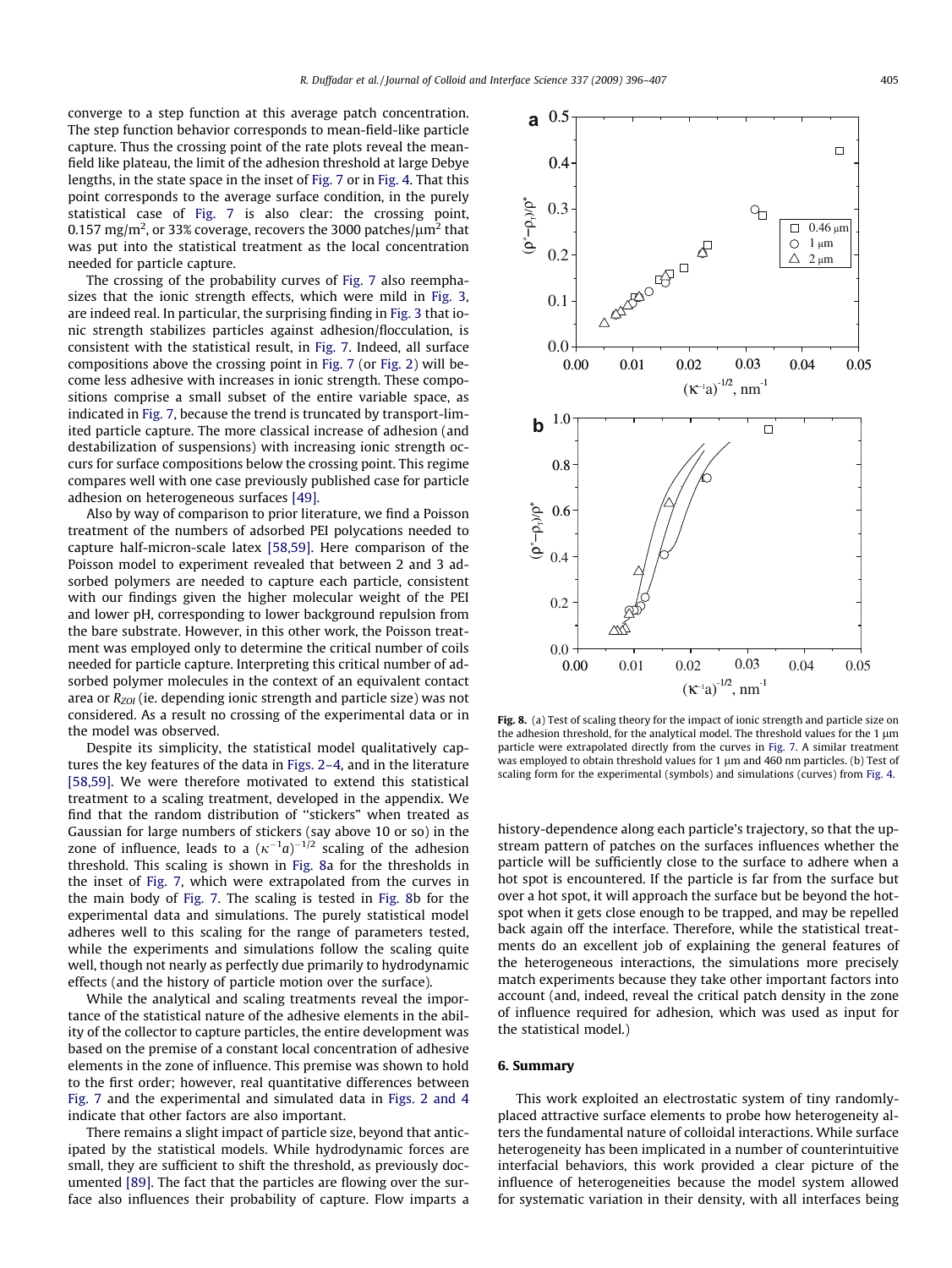well-characterized. The surface density of these random attractive elements was varied, along with the size of microparticles and the Debye length, and the full state space for particle capture from gentle flow was mapped. Simulations quantitatively matched the experimental results, confirming that the appropriate variables had been taken into consideration.

This study provided a detailed account of the general observation/speculation from the literature that attractive heterogeneities can be responsible for flocculation or particle adhesion when mean-field treatments predict stability. Because the heterogeneities were systematically varied in this investigation and no adjustable parameters were involved in the simulations or modeling, an explanation of particle capture (flocculation) was developed, based on the probability of finding adhesive surface regions. The simulations were central to the development of these arguments because they allowed access to features that were not measurable in experiments, such as the numbers of adhesive elements actually involved in particle capture. Indeed, a surprising result emerged, that the local surface concentration of adhesive elements beneath adhering particles was nearly constant. The simulations also facilitated an analogy between surface heterogeneities and receptors on cell surfaces: the numbers of adhesive elements were within the acceptable range of biological adhesion molecules.

Mean-field treatments like DLVO, with interactions governed by average electrostatic and van der Waals forces, have led us to the general concept that addition of salt produces particle adhesion and flocculation. Here we reported that with heterogeneous surfaces, salt can either help or hinder flocculation. In the limit where attractive heterogeneities are sparse, added salt screens the stabilizing repulsion, much like that on uniform surfaces (DLVO), destabilizing dispersions. At the opposite extreme, however, when attractive heterogeneities are dense, added salt also screens the attractive surface regions, producing a net stabilizing effect.

A final and overarching important concept developed in this work is the continuity of behaviors that can be observed with heterogeneous systems, as the heterogeneity lengthscale is varied relative to the size of the interactive area between surfaces. With large interactive areas, (for instance at low salt concentrations or for large particles), mean-field behavior is closely approximated while for small particles or conditions that produce small interactive areas (such as high salt concentrations) the system is governed by the distribution of fluctuations. This is the case for the full range of conditions, even though the surface topography always remains discretized, that is the adhesive elements are always isolated relative to the lengthscales of interest. This work demonstrated that the scaling law describing the threshold adhesion/flocculation condition scales as  $(\kappa^{-1}a)^{1/2}$  when the adhesive heterogeneities are randomly distributed. This result derives only from a statistical treatment and neglects the effects of hydrodynamics, particle trajectory, and physico-chemical detail.

#### Acknowledgments

This work was supported by Grants NSF CBET-04-28455 and NSF BMS-08-05061. MMS thanks Greg Grayson for guidance on development of the scaling theory.

## Appendix A. A scaling argument for the shape of the state space plot

The dependence of the adhesion threshold on particle radius, a, and Debye Length,  $\kappa^{-1}$ , in [Fig. 4](#page-6-0) and the inset of [Fig. 7](#page-8-0), can be understood by considering the statistics that govern the patches within the area of influence  $A = \pi R_{\text{zoi}}^2$ , where  $R_{\text{zoi}}$  = 2  $(\kappa^{-1}a)^{1/2}$  as before. For adhesive elements randomly distributed on a surface, the Poisson distribution that describes their arrangement approaches a Gaussian form when approximately 10 or more patches are of interest. This condition is met in our case, as evidenced by the minimum numbers of patches needed for particle capture, in [Fig. 6](#page-7-0), which are most often greater than 20.

As one varies the average surface loading of patches ( $\rho$ , on the x-axes in the rate plots of [Fig. 2](#page-4-0)), the distribution of the local patch concentration shifts, as shown in Fig. A.1. Here the local number of patches,  $n$  on the x-axis, that one might find within the area of influence, A, exhibits a bell-shape, with the distributions shifting to the right as the surface is loaded with greater average densities of patches,  $\rho_1$ ,  $\rho_2$ , etc.  $N_1$  and  $N_2$  correspond to the mean of the distribution in Fig. A.1 for average surface loadings  $\rho_1$ ,  $\rho_2$ , etc. The distribution also widens as this average loading is increased.

The experiments and simulations have shown that particle capture can occur only when the particle encounters a critical number of patches  $n^{\prime}$ , which, roughly, is a fixed number for our experimental conditions and for a particular area of the zone of influence A, in [Fig. 6c](#page-7-0). The adhesion thresholds seen in [Figs. 2 and 4,](#page-4-0) are exceeded only when the average concentration of patches gives rise to a finite likelihood of a particle finding  $n^{\dagger}$  patches the zone of influence. Fig. A.1 shows that this can be expected only when the tail of the distribution crosses  $n^{\dagger}$  substantially.

We could write this latter criterion by saying that the average patch number inside the zone of influence at the threshold,  $N_T$ must be within a standard deviation  $\langle \Delta n^2 \rangle^{1/2}$  of the target,  $n^*$ :

$$
N_{\rm T} + \langle \Delta n^2 \rangle^{1/2} = n^* \tag{A.1}
$$

For Gaussian statistics, the standard deviation is related to the average,  $\langle \Delta n^2 \rangle^{1/2} = N^{1/2}$ , which gives

$$
N_{\rm T} + N^{1/2} = n^*.
$$
 (A.2)

For N and  $n^* \gg 1$  this requirement becomes

$$
n^* - N_\text{T} \approx n^{*1/2}.\tag{A.3}
$$

While we observed that the concentration of patches inside the zone of influence was fixed at some particular surface concentration  $\rho^*$  (of [Fig. 6](#page-7-0)d),  $n^*$  (of Fig. 6c) is area-dependent:

$$
n^* = \pi R_{\text{zoi}}^2 \rho^* \tag{A.4}
$$

Likewise, the average of the distribution, N is related to  $\rho$ , the average loading, for instance on the x-axis of [Figs. 2 and 4:](#page-4-0)

$$
N = \pi R_{\text{zoi}}^2 \rho \tag{A.5a}
$$

so that at the threshold

$$
N_{\rm T} = \pi R_{\rm z0i}^2 \rho_{\rm T} \tag{A.5b}
$$

Therefore, Eq. (A.3) becomes



Fig. A.1. The probability of finding a target number,  $n$ , of patches in the zone of influence, when  $N_1$ ,  $N_2$ , etc. are the average numbers of patches in the zone of influence.  $n^{\dagger}$  is the critical number of patches in the zone of influence needed for particle capture, such as on the y-axis of [Fig. 6c](#page-7-0).  $N_T$  is the average number of patches in the zone of influence at the adhesion threshold, related to the overall patch loading at the adhesion threshold in [Fig. 2.](#page-4-0)